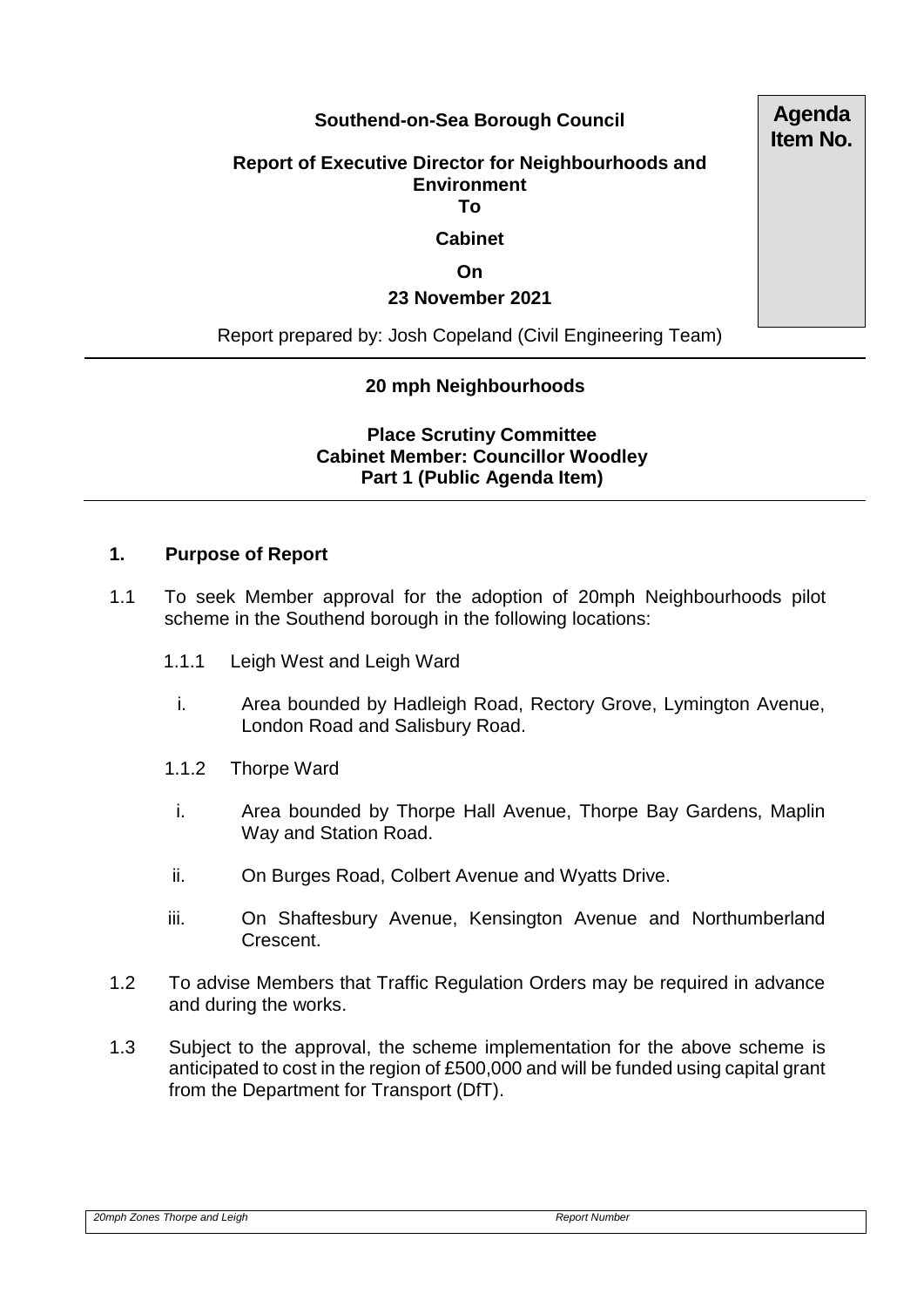### **2. Recommendations**

**Cabinet agrees that:**

- **2.1 the proposed scheme for each of the areas be taken forward to construction; and**
- **2.2 delegated authority be given to the Executive Director for Neighbourhoods and Environment, in consultation with the Cabinet Member for Transport, Asset Management and Inward Investment to agree the advertisement of any necessary traffic regulation orders.**
- **2.3 To approve the £500,000 grant funded expenditure to implement the 20 mph Neighbourhoods Scheme.**

### **3. Background**

- 3.1 Following the publication of the councils most recent Local Transport Plan in 2015 (Southend-on-Sea Borough Council, 2015), an improvement to the existing network and traffic management schemes was identified.
- 3.2 In line with the Road Traffic Act (1988), local authorities are required to implement measures to improve and promote road safety for all road users.
- 3.3 Whilst accident monitoring on the existing highways network can identify specific areas of concern and create datasets that can be used as justification for future works, this is not a useful tool to monitor speeding.
- 3.4 Community safety was also highlighted as being of paramount importance. One documented method to improve such safety is by reducing speeds in residential areas to 20 mph.
- 3.5 Road closures, average/safety cameras and better enforcement were also discussed, but these options do not provide a physical obstacle to reducing vehicle speeds, and instead only act as a deterrent to speeding. The use of safety cameras would also require approval from the Safer Essex Roads Partnership (SERP), which may prolong installation and require additional financial considerations to be made to cover these installation and monitoring costs.
- 3.6 This 20 mph Neighbourhoods pilot scheme is being trialled in the wards of Thorpe, Leigh West and Leigh, as there is already the support of members for a scheme of this nature in these areas.
- 3.7 The outcome of this pilot scheme will aid in the development of similar schemes across the borough in the future.
- 3.8 The primary objective of the 20 mph Neighbourhoods scheme is to reduce average vehicle speeds, thereby improving the safety for road users, pedestrians and residents.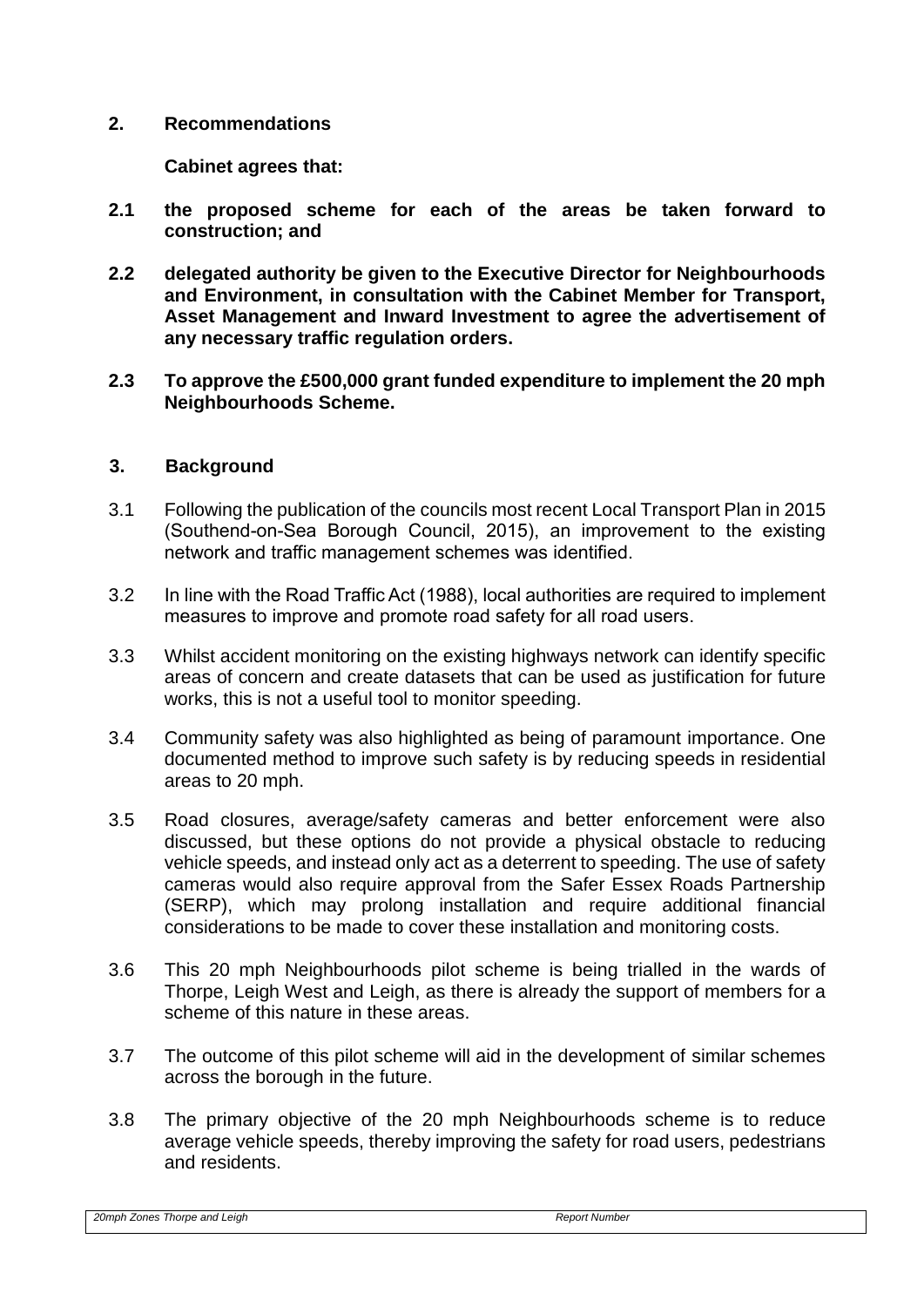- 3.9 Reducing vehicle speeds will also have the secondary advantage of allowing drivers to react to sudden changes in road conditions faster and will give drivers greater visibility at junctions when driving at a slower speed.
- 3.10 Modelling and research undertaken by National Highways has also proven that lowering the speed limit is also the most effective emissions reduction option (Highways England, 2019)
- 3.11 It has been recognised that lowering vehicle speeds will have an effect on journey times. Along a 1km length of road, a vehicle travelling at an average speed of 30mph will take 74 seconds to travel the length of the road, whereas a vehicle travelling at an average speed of 20mph will take 111 seconds. Although there is a 37 second increase in journey times across this distance, this difference is comparatively negligible when offset against the risk of serious injury when travelling at the two different speeds.
- 3.12 Road widths vary between wards, with Thorpe ward having comparatively wider roads to Leigh West and Leigh wards, and so the traffic calming features to be used in each area will also differ to reflect the carriageway conditions.
- 3.13 Leigh West and Leigh Ward
	- 3.13.1 The introduction of 20mph schemes in residential areas was first raised several years ago and was the subject of a Place Scrutiny Committee In-Depth Study. That study generally accepted the desirability of 20mph speed restrictions in some form, but was put on hold because the Government was carrying out a study into the subject. That study supports the provision of such limits and zones.
	- 3.13.2 This current matter was first raised by a ward councillor approximately 4 years ago and was considered by the Traffic Regulations Working Party (TRWP) at its meeting on the 14th September 2017. When this was first considered it was proposed as part of a scheme to introduce one way streets as well as 20mph speed restrictions. The TRWP resolved that the scheme not be progressed due to concerns that the implementation of one way streets could increase vehicle speeds.
	- 3.13.3 The provision of 20mph limits in residential areas directly links to the 2050 ambitions of Safe & Well and Active & Involved, by providing a more attractive environment for non-motorised users, which seeks to prioritise different modes of transport ahead of the use of private motor vehicles. The existing 20mph speed limits and the proximity to an existing School Streets pilot make this area an ideal location for this experiment ensuring safer walking routes for residents and school children.
	- 3.13.4 Vehicle speed survey data has been collated for these roads at varying times, from December 2014 to July 2021. For a full set of these results, please refer to **Appendix A**.
	- 3.13.5 The result of this data indicates that whilst the majority of traffic is complying with the speed limit in Southsea Avenue and Westleigh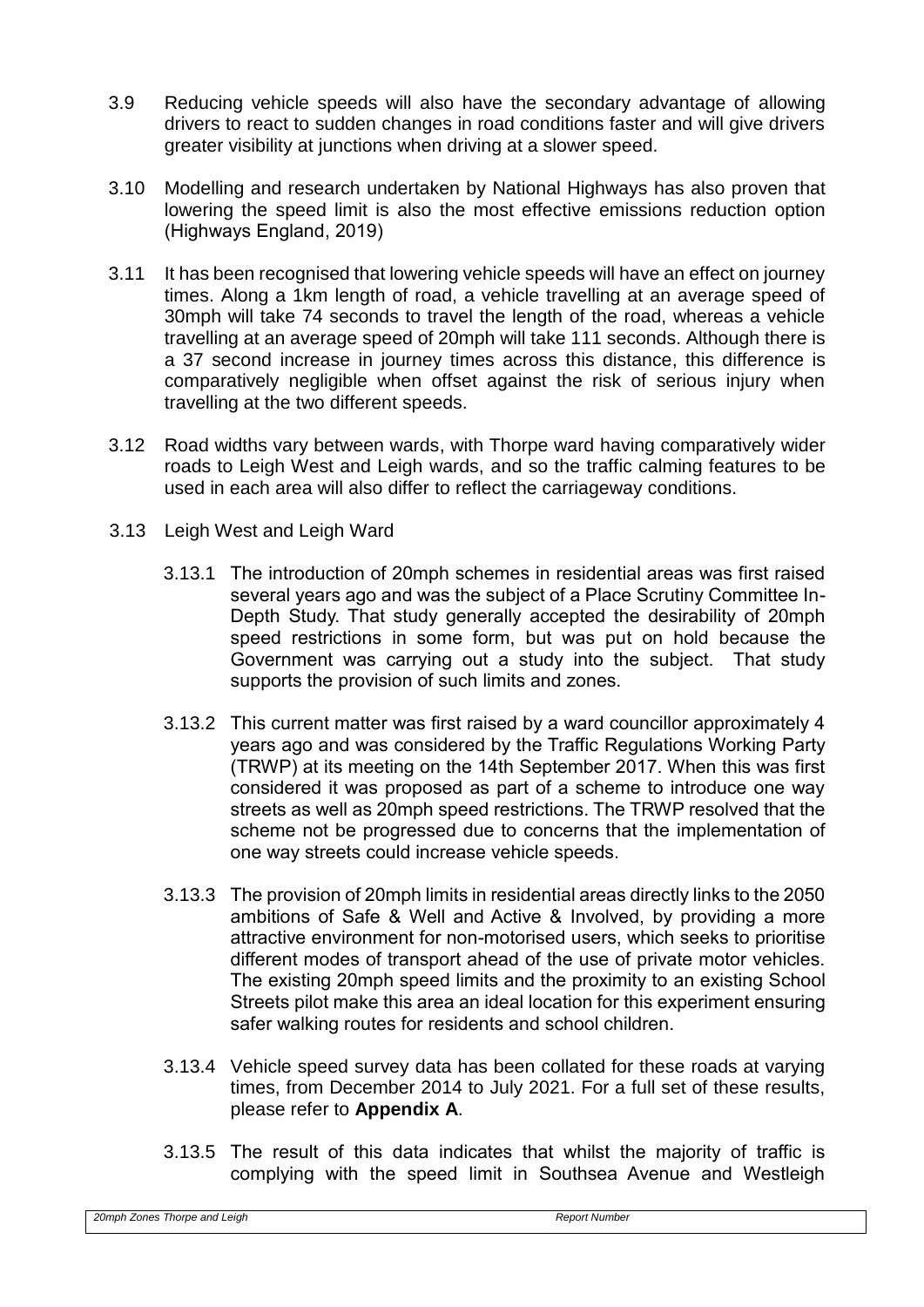Avenue, there is still evidence that some motorists are not complying with the speed limit.

- 3.14 Thorpe Ward
	- 3.14.1 A meeting was held with Ward Members on  $30<sup>th</sup>$  June 2021. At the meeting, they stated there to be known speeding issues in the following areas, based on feedback from local residents and previous incidents:
		- i. Area bounded by Thorpe Hall Avenue, Thorpe Bay Gardens, Maplin Way and Station Road.
	- ii. Burges Road, Colbert Avenue and Wyatts Drive.
	- iii. Shaftesbury Avenue, Kensington Avenue and Northumberland Crescent.
	- 3.14.2 Vehicle speed survey data has been collated for these roads at varying times, from November 2014 to February 2020. The result of this data indicates that for all these roads, with the exception of Northumberland Crescent, Kensington Avenue, St Augustines Avenue and Fermoy Road, the '85th percentile' (the speed at which 85% of vehicles will be travelling at, or below) figure speeds are greater than the existing 30mph speed limit. For a full set of these results, please refer to **Appendix B**.
	- 3.14.3 This excessive vehicle speeding poses a significant risk to safety for all road users. As such, it is proposed to look at scheme options to mitigate this speeding issue, of which a 20mph zone scheme was suggested at the aforementioned meeting.
	- 3.14.4 It is understood that local residents in the three areas have been informed of the option of a 20 mph zone scheme in the form of a newsletter publication. Feedback from this newsletter went to Councillors Woodley, Terry and Stafford, who reported that the scheme idea was positively received.
	- 3.14.5 If approved, the proposed works are programmed to commence construction in February 2022.

## **4. Scheme Options**

- 4.1 Leigh West and Leigh Ward
	- 4.1.1 Taking account of the  $85<sup>th</sup>$  percentile speeds above, it would have been desirable to install a 20mph speed zone in the Leigh Wards. However, owing to the highway geometry and parking requirements this could not be accomplished as there was insufficient carriageway space to install the number obligatory physical measures required within a 20mph zone.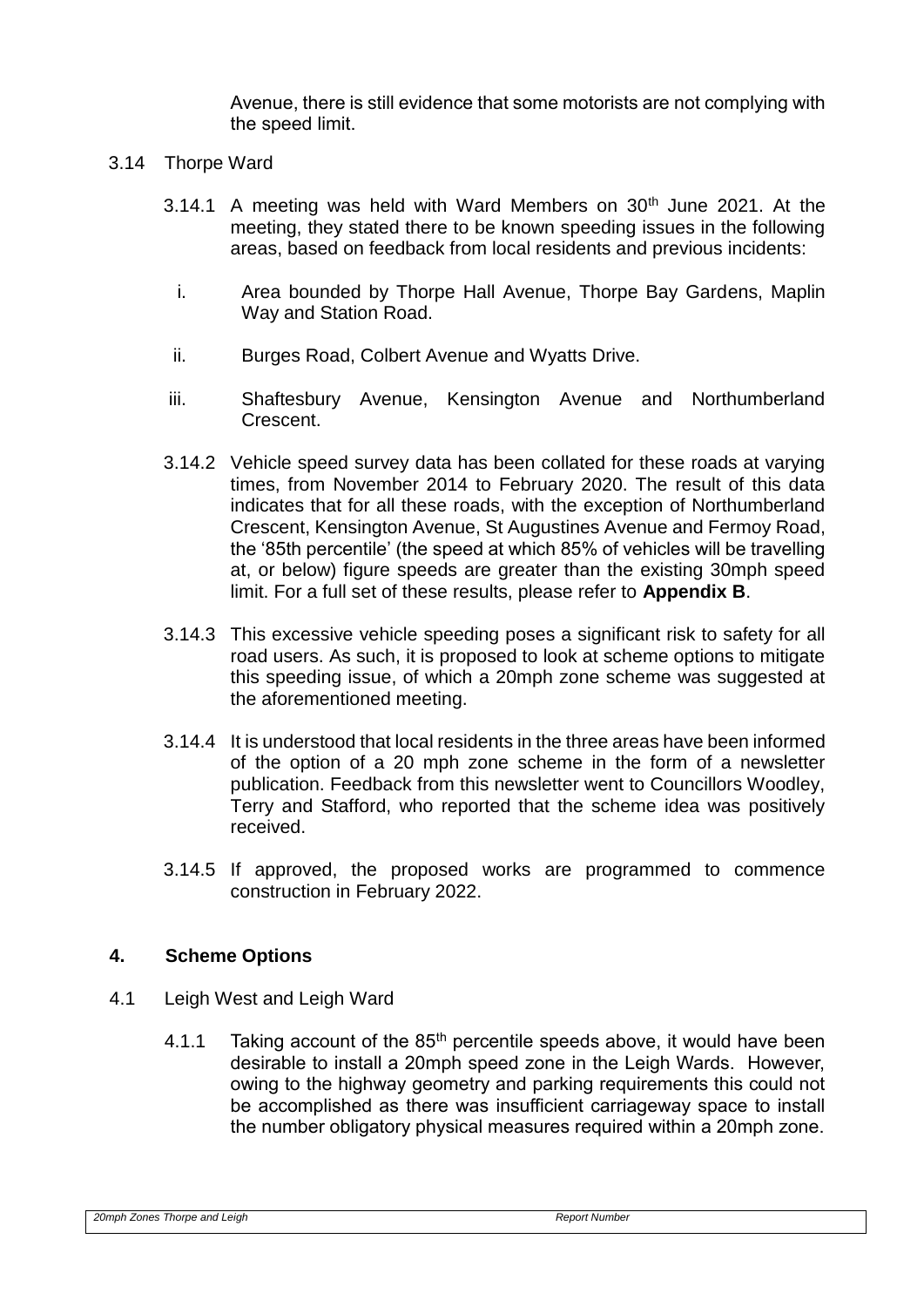- 4.1.2 As it was felt that traffic signs alone would not be enough to ensure drivers comply with a new 20mph speed limit, a pilot scheme, utilising visual features such as bespoke carriageway markings alongside strategically placed physical measures was developed.
- 4.1.3 The additional visual and physical measures, not normally required within a 20mph speed limit, will reduce vehicular speeds to the desired 85th percentile speed for a limit. This approach is being taken by other highway authorities such as Nottinghamshire County Council.
- 4.1.4 The scheme will therefore consist of:
	- i. Regulatory 20mph speed limit signs, including smaller repeater signs
	- ii. Bespoke '20 is plenty' carriageway markings
	- iii. Entry treatment in the form of raised tables
	- iv. Raised tables across some junctions
	- v. Vehicle activated signs at key locations
	- vi. Bespoke '20 is plenty' lamp column banners

This will reduce speeds on all entrances to the limits and maintain compliant speeds along all of the roads within the scheme extents. This will not impact the quantity of parking spaces within the area. Raised tables will be constructed to a maximum height of 75mm.

- 4.1.5 The pilot will remain in place for a period of 12 months and then subject to the outcome, the scheme will either be formalised permanently or the measures will be removed.
- 4.1.6 The success of the pilot will be assessed by comparing the '85th percentile speeds' prior to the installation of these measures with postscheme speed data. Additionally, consultation with residents will take place and also be collated and considered.
- 4.1.7 The boundaries between Leigh Ward and West Leigh Ward run along Grange Road and Marine Avenue. Thus, the only roads in West Leigh Ward affected by the proposals is the western half of Grange Road and Salisbury Road, all other West Leigh roads within the area are already subject to a 20mph.
- 4.1.8 The scheme will introduce 20mph speed limits, associated speed limit signage & road markings, vehicle activated speed signs, entry treatments and speed tables on the following roads:
	- i. Salisbury Road
	- ii. Southsea Avenue north and south of Glendale Gardens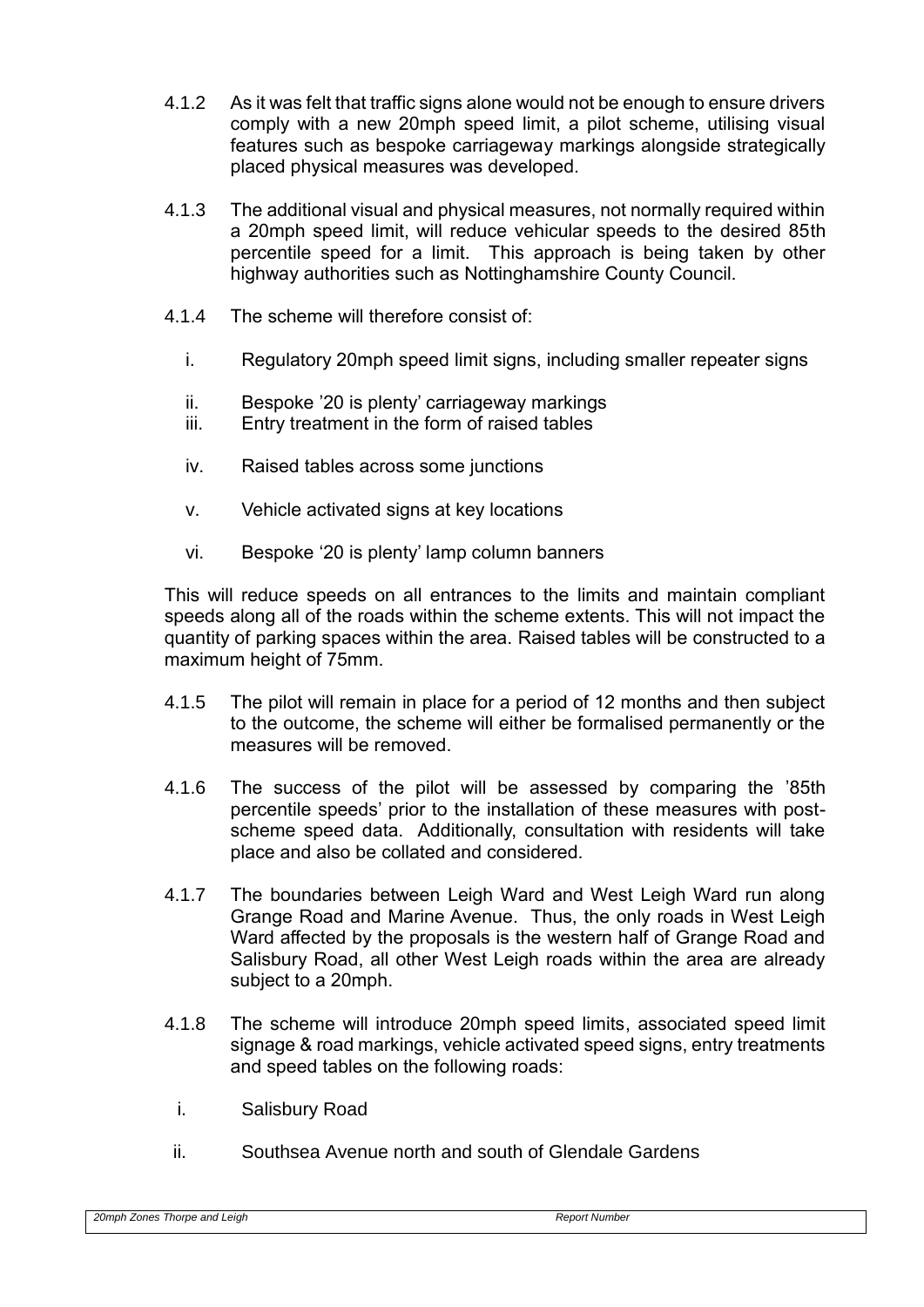- iii. Lymington Avenue north and south of Glendale Gardens
- iv. Leighville Grove
- v. Grange Road

There will also be speed tables installed on the following roads which are already subject to a 20 mph speed limit:

- i. Percy Road
- ii. Westcliff Drive
- iii. Westleigh Avenue
- iv. Marine Avenue
- v. Fairleigh Drive
- vi. Ronald Hill Grove
- 4.1.9 If approved, the proposed works (refer to 4.4 for details) are programmed to commence construction in February 2022.
- 4.1.10 A proposed Scheme plan outlining the speed control measures for the above area, as well as a plan showing the scheme extents, is shown in **Appendix C**.
- 4.2 Thorpe Ward
	- 4.2.1 Department for Transport's Circular 01/2013 'Setting local speed limits', provides guidance on speed control measures in 20 mph zones. The scheme options have been designed in accordance with this publication; incorporating the following:
		- i. Non-physical measures of speed reduction, such as vehicle activated speed limit signs and review of static signing.
		- ii. Physical measures, such as build-outs, speed cushions and pillows and raised tables.
	- 4.2.2 As there is underlying historical issue of speeding on these roads (based on the 85th percentile survey data) and driver feedback signs "may encourage drivers or riders to drive over the speed limit or at a higher 'target speed'" (Essex County Council, 2010), it is felt that only physical measures would have an actual impact on reducing excessive vehicle speeds. Therefore, we propose to implement physical measures as follows: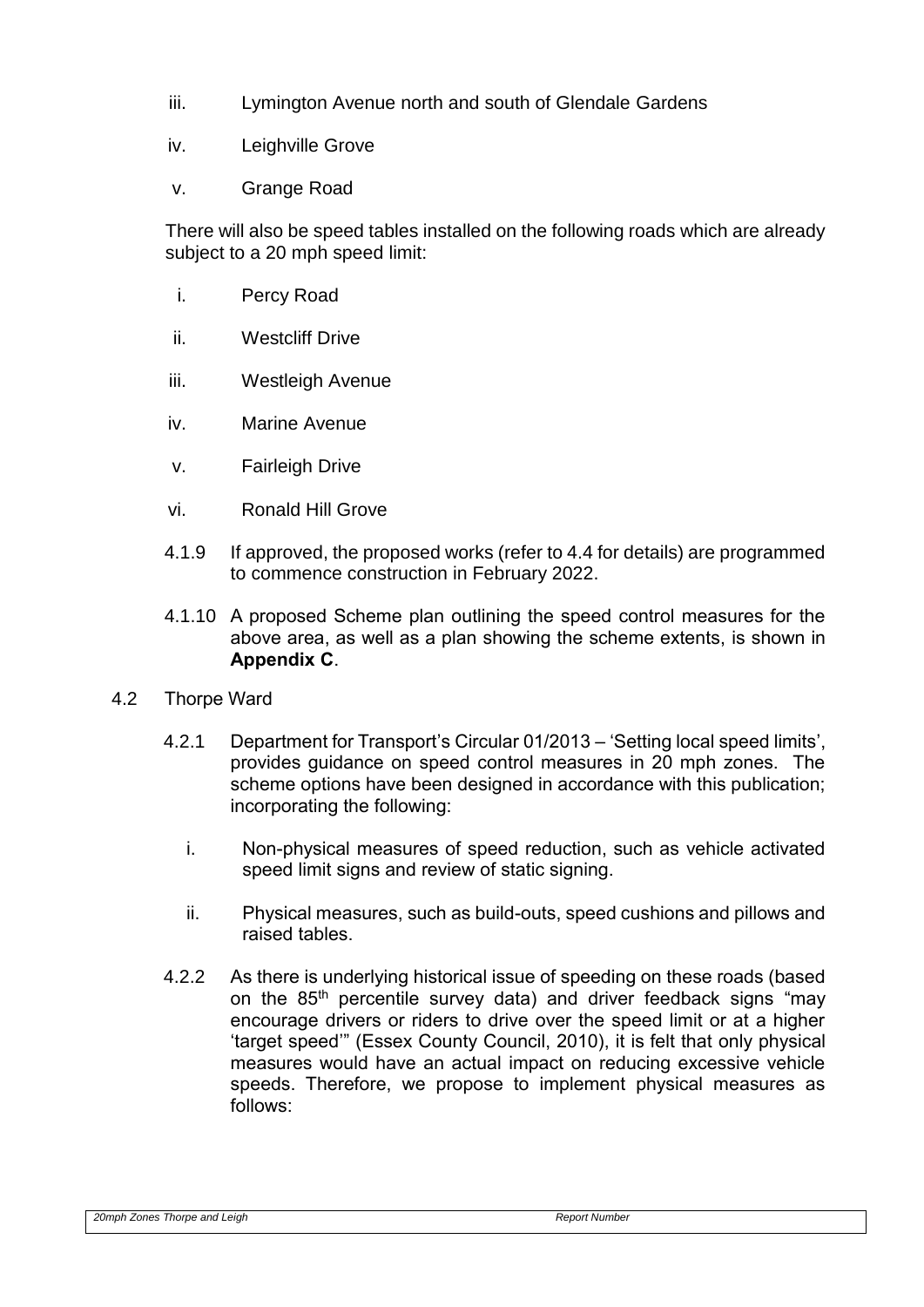## **Area bounded by Thorpe Hall Avenue, Thorpe Bay Gardens, Maplin Way and Station Road**

- i. Gateways To be located on the entrances/exits to the 20mph zone roads (excluding the western end of Station Road), to make it clear, through signage and raised tables, the driver is entering a different environment to encourage a change in driving behaviour and compliance with the speed limit. 20mph zone signs are to be clearly displayed.
- $ii.$  Raised Tables To be located across the extent of Area 1, to act as a physical traffic calming measure. Raised tables will be constructed to a maximum height of 75mm. Raised tables located on Station Road will be constructed with a 6-metre-wide plateau to allow local buses to safely pass over the top of them.
- iii. Speed humps To be located across the extent of Area 1 (with the exception of Station Road), to act as a physical traffic calming measure forcing drivers to slow down on the approach and whilst going over the speed hump. Speed humps will be constructed to a maximum height of 75mm.
- iv. Speed cushions to only be used on the designated bus service route along Station Road, allowing buses to easily pass, but still slowing other drivers. Cushions will be constructed to a maximum height of 75mm.
- $v<sub>1</sub>$  Kerb line build-outs To be located across the entire extent of Area 1 (with the exception of Station Road). The build-out will narrow the road, influencing driver behaviour, to slow down vehicles. Build-outs will be installed on both sides of the road at varying locations to avoid singular priority working. Where build-outs will be soft landscaped and be an extension to the footway kerb line.

## **Burges Road, Colbert Avenue and Wyatts Drive**

- i. Gateway features To be located on the entrances/exits to the 20mph zone roads to make it clear to make it clear, through signage and raised tables, the driver is entering a different environment to encourage a change in driving behaviour. 20mph zone signs are to be clearly displayed.
- ii. Raised Tables To be located across the extent of Area 2, to act as a physical traffic calming measure forcing vehicles to slow down prior to mounting the table. Raised tables will be constructed to a maximum height of 75mm.
- iii. Speed humps To be located across the extent of Area 2, to act as a physical traffic calming measure forcing drivers to slow down on the approach and whilst going over the speed hump. Speed humps will be constructed to a maximum height of 75mm.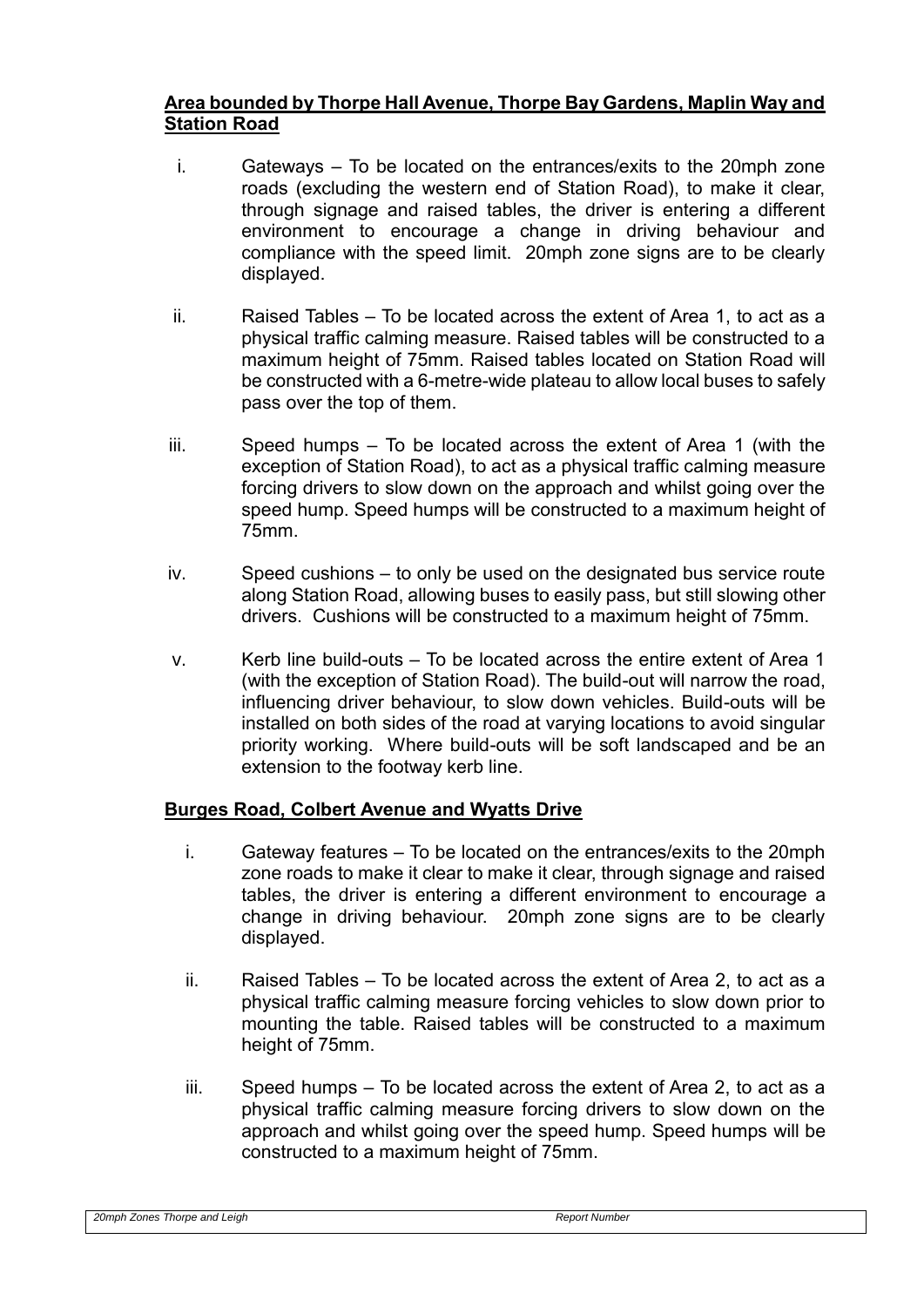## **Shaftesbury Avenue, Kensington Avenue and Northumberland Crescent.**

- i. Gateway features To be located on the entrances/exits to the 20mph zone roads to make it clear to make it clear, through signage and raised tables, the driver is entering a different environment to encourage a change in driving behaviour. 20mph zone signs are to be clearly displayed.
- ii. Raised Tables To be located across the extent of Area 3, to act as a physical traffic calming measure forcing vehicles to slow down prior to mounting the table. Raised tables will be constructed to a maximum height of 75mm.
- iii. Speed humps To be located across the extent of Area 3, to act as a physical traffic calming measure forcing drivers to slow down on the approach and whilst going over the speed hump. Speed humps will be constructed to a maximum height of 75mm.
- 4.2.3 Proposed Scheme plans outlining the speed control measures for each of the above areas are shown in **Appendix D**.
- 4.2.4 Within Area 3 is Lifstan Way, which is characterised as a through-route for traffic. Lifstan Way serves the adjacent Southchurch Park and Greenways. Southchurch Park is a popular leisure spot and Greenways is a local school. To protect child and pedestrian safety it is proposed to install speed humps on Lifstan Way, extending to the north and just past Greenways.
- 4.2.5 The pilot will remain in place for a period of 12 months under an Experimental Order and then, subject to the outcome, the scheme will either be formalised permanently, or the measures will be removed. There is also the possibility to amend the originally constructed design once the 12-month Experimental Order comes to an end, to reflect driver and pedestrian behaviour during the pilot period, should this be deemed necessary.

## **5. Budget**

5.1 The estimated cost to produce detailed designs and implement all elements of this scheme is £500k and will be funded by DfT capital grant. Costs will be monitored throughout the project and any changes to the estimates will be reflected in the budget outturn report to Cabinet.

## **6. Reasons for Recommendations**

6.1 The recommendations in this report are to support the Council's 2050 Shared 'Safe and Well' Ambition, to ensure "people in Southend on Sea feel safe in all aspects of their lives".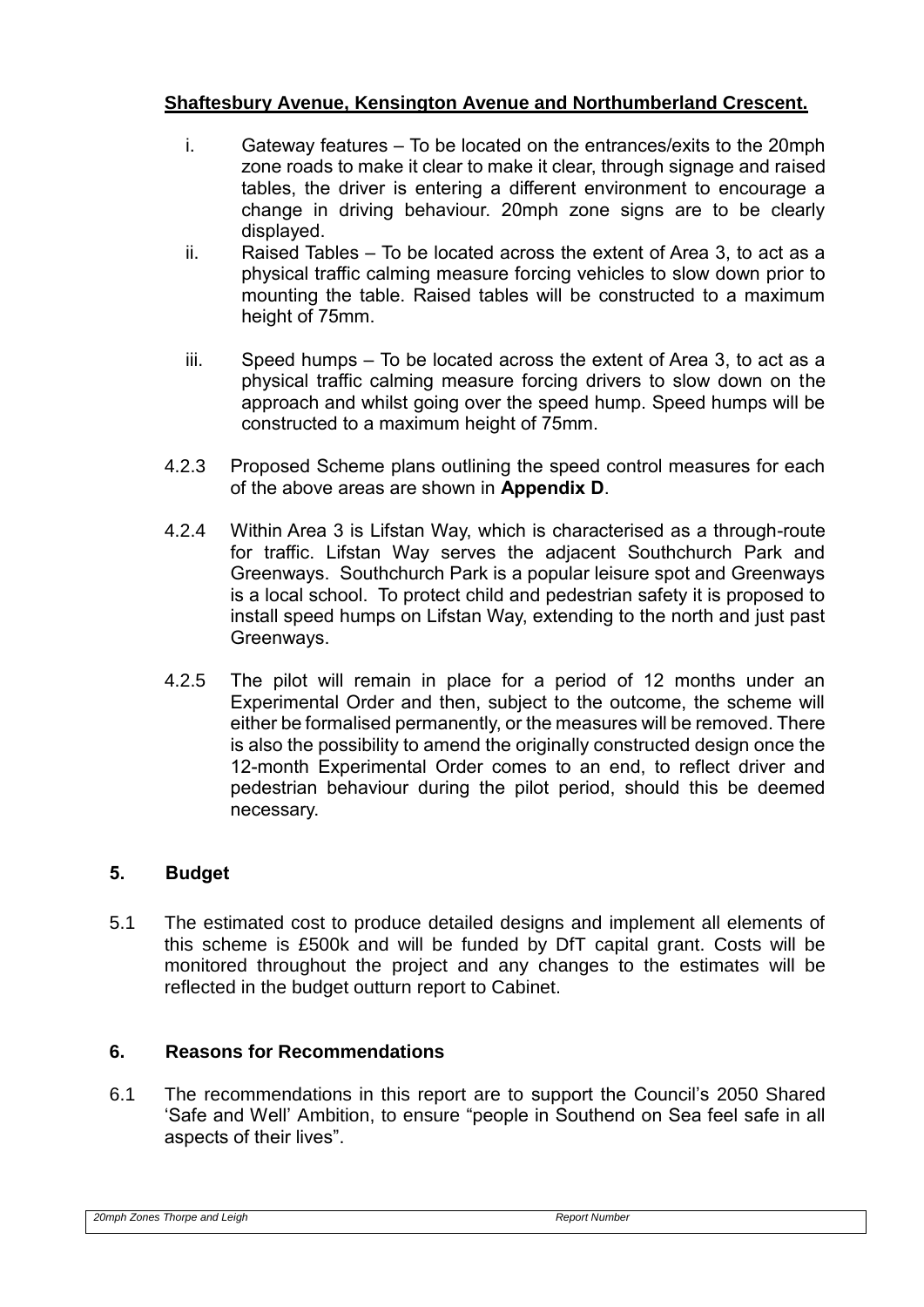## **7. Corporate Implications**

- 7.1 Contribution to Council's Vision & Corporate Priorities
	- 7.1.1 Safe & Well This scheme contributes to the Council's visions, particularly in terms of moving towards a safer borough by reducing vehicle speeds and improving safety for pedestrians and school children ensuring residents feel safe and secure in their neighbourhoods. These works areas are also situated around schools participating in the School Streets pilot programme, so these schemes will also seek to contribute to the safety of school children and parents. This is in line with the Policy 16, taken from the councils Local Transport Plan, which highlights the need to "carry out a programme of measures designed to improve road safety and to promote road safety for all road users." (Southend-on-Sea Borough Council, 2015), which is what this pilot scheme, and subsequent 20mph Neighbourhood schemes, will seek to address.
	- 7.1.2 Active & Involved By improving safety, the ambition of the scheme is to encourage our residents to use active and sustainable transport options, by prioritising non-motorised vehicle travel ahead of private car use. This will be achieved by improving the perceived safety for pedestrians, who would be more inclined to use active travel options if it was their belief that these options were safe enough for use by both adults and children. This is in line with the councils Green City Action Plan sub-priority 2.4, which highlights the need to enable sustainable transport within the Borough and the actions that can be taken to achieve this (Southend-on-Sea Borough Council, 2021)
- 7.2 Property Implications
	- 7.2.1 There are no property implications.
- 7.3 Consultation

A majority of residents are already aware of the plans to implement a 20mph zone scheme in Thorpe Ward. Consultation with key stakeholders, local schools, businesses and residents will be undertaken during the detailed design and construction process, and an experimental TRO (eTRO) will be enforced once the scheme has been constructed, which will allow for amendments to the original scheme design to be made at the end of the maximum 18 month experimental period. This gives both residents and road users the chance to experience the changes for themselves and submit feedback on any aspects of the pilot scheme they feel work well or could work better. Following residents feedback, any suggestions can be reviewed and implemented where necessary, creating a final scheme design that is agreeable to all parties.

## 7.4 Risk Assessment

7.4.1 Risks are reviewed throughout the life of the project and mitigation measures undertaken to reduce risks. A Road Safety Audit will also be